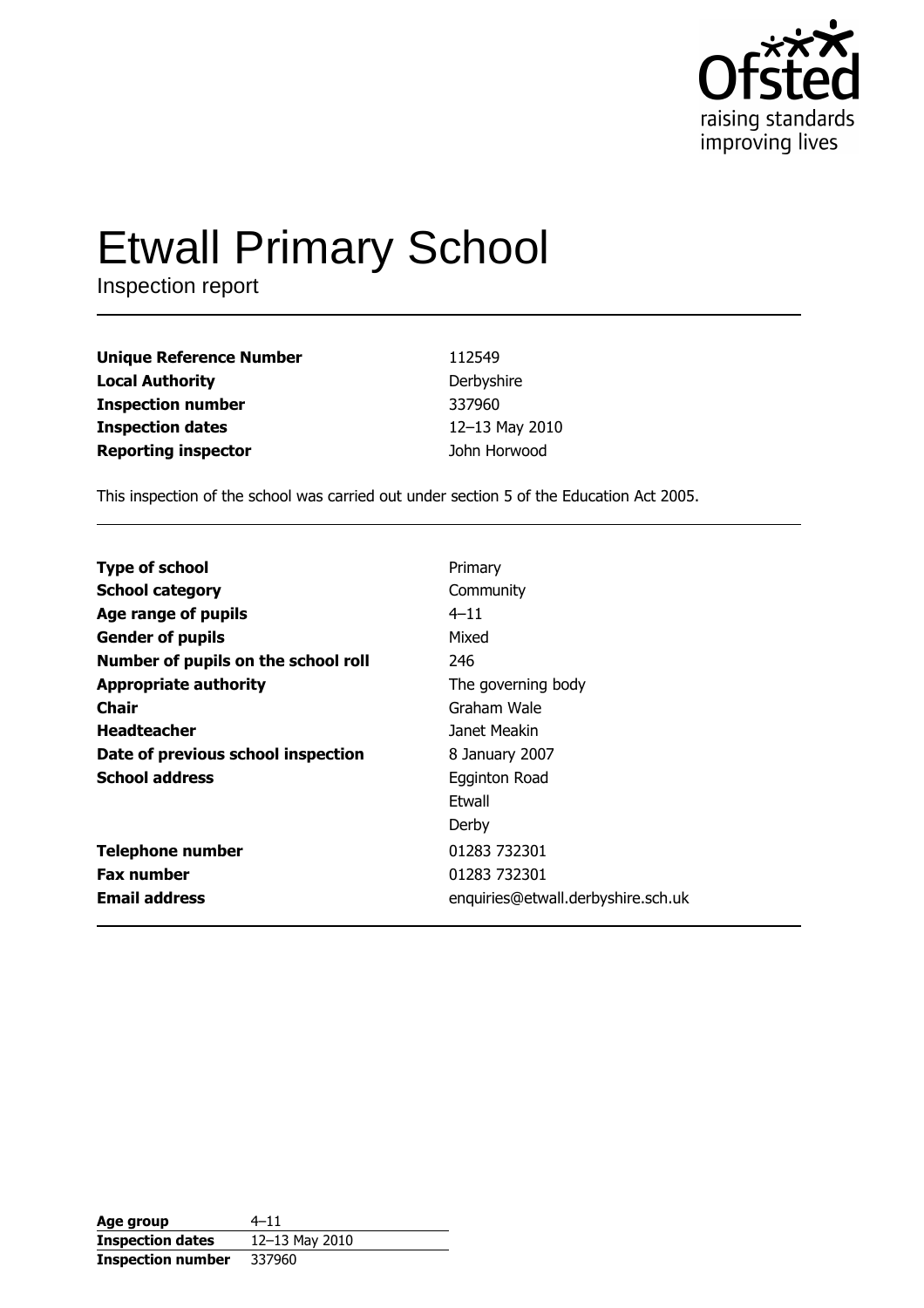The Office for Standards in Education, Children's Services and Skills (Ofsted) regulates and inspects to achieve excellence in the care of children and young people, and in education and skills for learners of all ages. It regulates and inspects childcare and children's social care, and inspects the Children and Family Court Advisory Support Service (Cafcass), schools, colleges, initial teacher training, work-based learning and skills training, adult and community learning, and education and training in prisons and other secure establishments. It rates council children's services, and inspects services for looked after children, safequarding and child protection.

Further copies of this report are obtainable from the school. Under the Education Act 2005, the school must provide a copy of this report free of charge to certain categories of people. A charge not exceeding the full cost of reproduction may be made for any other copies supplied.

If you would like a copy of this document in a different format, such as large print or Braille, please telephone 08456 404045, or email enquiries@ofsted.gov.uk.

You may copy all or parts of this document for non-commercial educational purposes, as long as you give details of the source and date of publication and do not alter the documentation in any way.

Royal Exchange Buildings St Ann's Square Manchester M2 7LA T: 08456 404045 Textphone: 0161 618 8524 E: enquiries@ofsted.gov.uk W: www.ofsted.gov.uk © Crown copyright 2010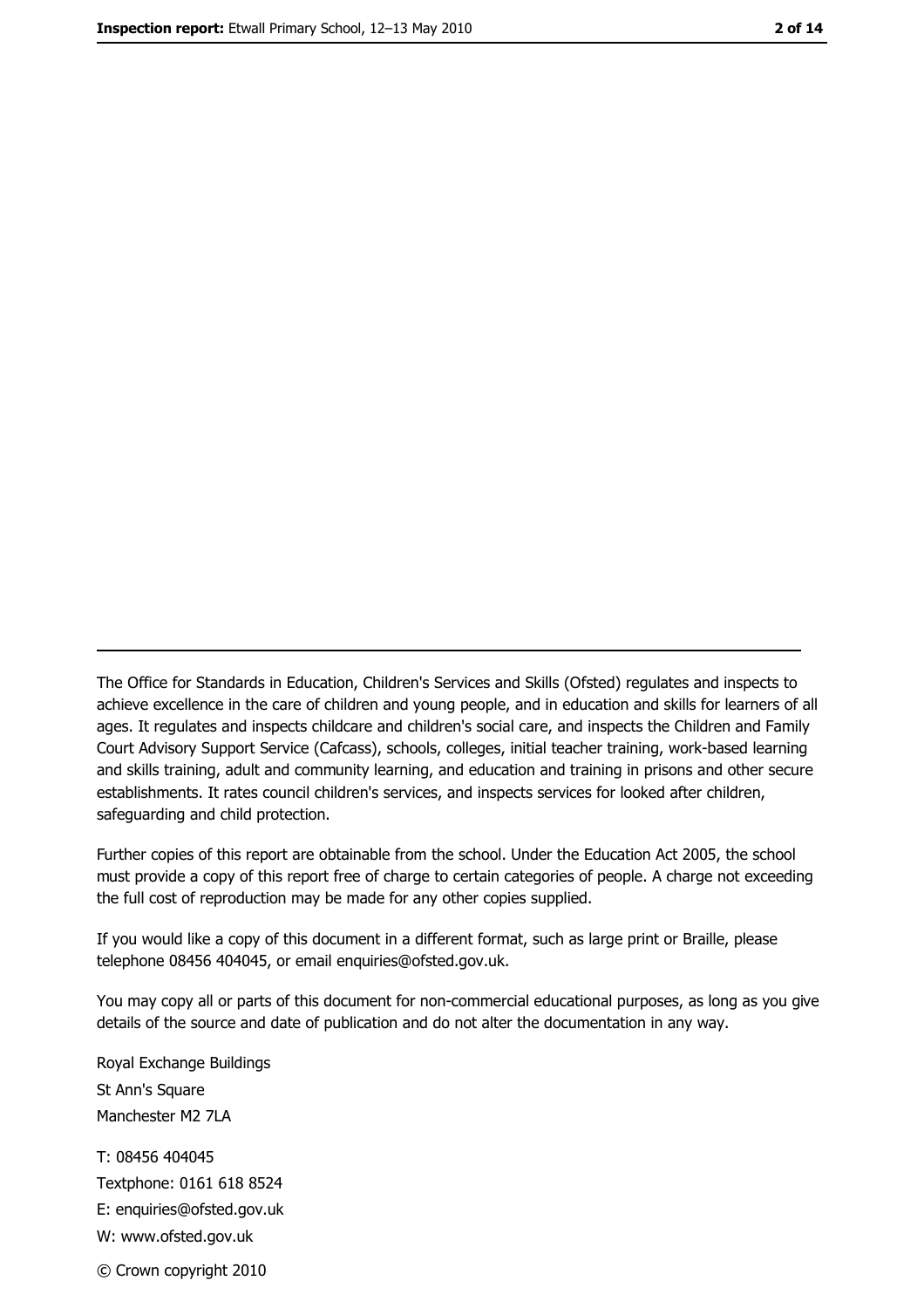# **Introduction**

This inspection was carried out by three additional inspectors. They observed 13 lessons and nine teachers. Meetings were held with groups of pupils, staff and governors. They observed the school's work and looked at documents including pupils' work, progress records, governors' records and various policies. The replies to guestionnaires from 120 parents and carers were analysed and their written comments examined.

The inspection team reviewed many aspects of the school's work. It looked in detail at the following:

- whether current progress pupils make shows improvement on previous years  $\blacksquare$
- if variations between the achievement of boys and girls is common between cohorts  $\blacksquare$
- whether improvements since the last inspection demonstrate a satisfactory capacity  $\blacksquare$ for sustained improvement.

## Information about the school

This average-sized primary school serves a mainly White British community. A very few come from other minority ethnic backgrounds and none are at the early stage of speaking English. The school has a below-average proportion of pupils who have special educational needs and/or disabilities but these cover a wide range of needs. The school roll has risen steadily, and a significant number of pupils join the school partway through their primary education. The school has been awarded the Activemark and obtained Healthy School status. The Early Years Foundation Stage provision is in one Reception class with two teachers.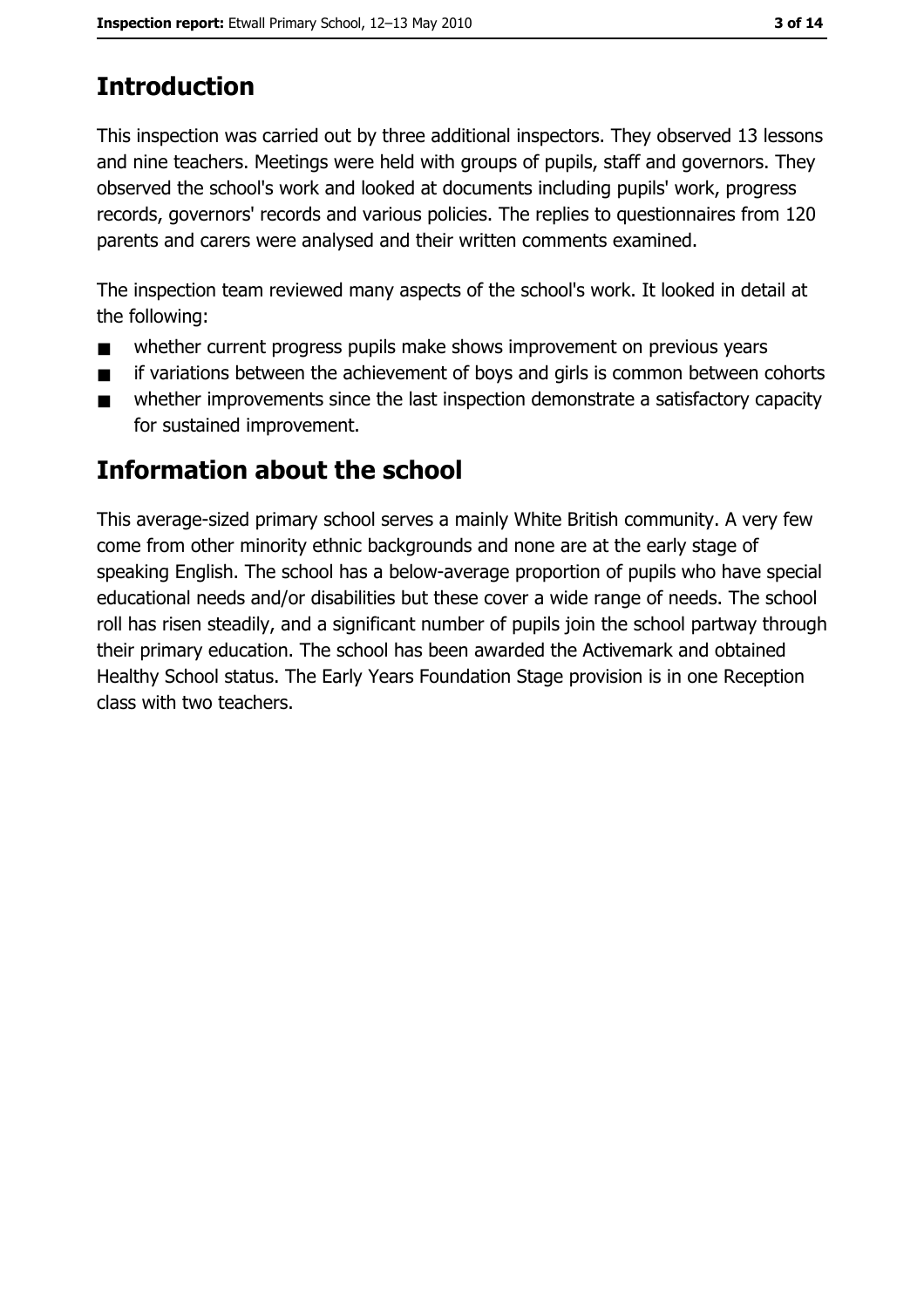# **Inspection judgements**

## Overall effectiveness: how good is the school?

#### The school's capacity for sustained improvement

#### **Main findings**

Etwall Primary provides pupils with a satisfactory education. By the end of Year 6, attainment is broadly average in English, mathematics and science. This represents satisfactory progress from pupils' starting points, which were at the expected levels for their age. The progress pupils make in school currently is significantly better than is indicated in published data. This is because, although teaching is satisfactory overall, there is much good teaching and pupils' progress is increasing. Pupils have good relationships with teachers and each other. They say they enjoy school and this is demonstrated by their high attendance levels. Pastoral care is good and the school works well with external agencies to support pupils. Pupils say they feel safe in school and say there has never been an occasion to give them any concern over safety. Behaviour in the school is good as a result of recent improvements in behaviour management and also in much of the teaching.

Teachers plan their lessons well using their good subject knowledge within a satisfactory but improving curriculum. The improved assessment systems are generally used to match work to pupils' ability but, in some lessons, the tasks are not sufficiently challenging, especially for the higher-ability pupils. The curriculum content and teaching methods have been adapted to encourage boys and girls to make the same progress. Pupils with special educational needs and/or disabilities get good additional support as needed. Pupils who join the school partway through their education are quickly assessed and integrated into the appropriate ability group. Pupils get good verbal advice and help on how to improve, but the marking of their work does not always identify the next steps they need to take. Pupils have a very good understanding of what they need to do to keep healthy and the vast majority choose healthy options at lunch times as well as eating healthy snacks. There is a very high uptake of the many sporting activities both during and beyond the school day.

Progress on issues from the last inspection has been satisfactory. Standards in mathematics have improved and a significant proportion of teaching is now good. The self-evaluation process within the school involves all staff and governors. However, leaders are not yet consistently involved in sharing best practice amongst teachers to help raise standards further. Leaders' self-evaluation accurately identifies the strengths and areas for development in the school. Levels of attainment are beginning to rise as teaching improves. Senior leaders, some of whom are relatively new to post, provide satisfactory leadership but have the vision and determination to drive the school forward and are supported by all staff. The school is a harmonious environment where behaviour has improved and strong links have been developed with the local and some distant communities. The systems to safeguard pupils are good within this very caring school.

| 3 |  |
|---|--|
| 7 |  |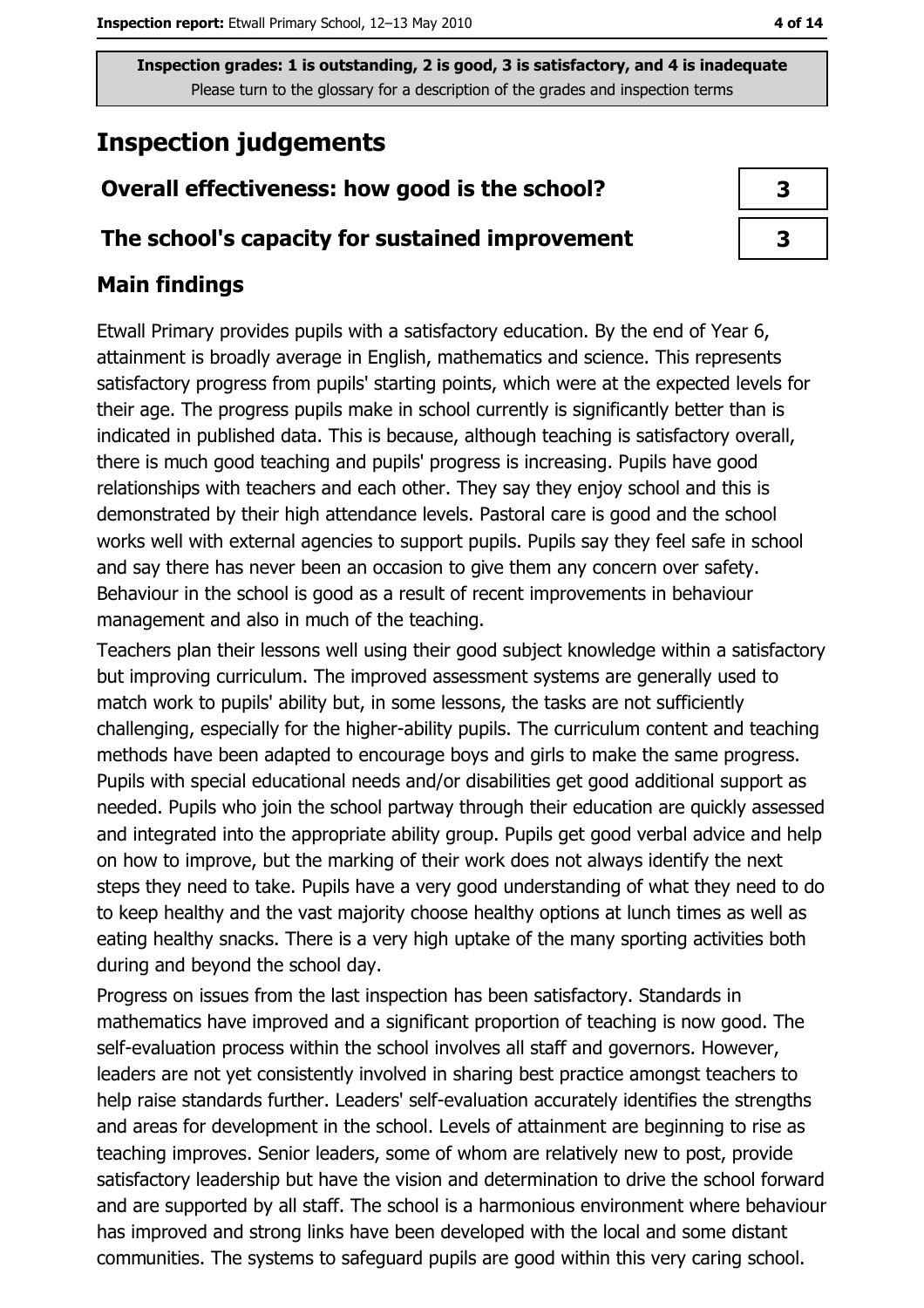These outcomes, supported by an increasingly effective governing body, demonstrate that the school has a satisfactory capacity for sustained improvement.

#### What does the school need to do to improve further?

- Raise standards by:  $\blacksquare$ 
	- ensuring all leaders are actively involved in improving teaching by the sharing of best practice
	- using assessment systems consistently within the classroom to set appropriately challenging work to enable all pupils to make the progress they should
	- improving the marking of pupils' work so that they know how to improve.
- About 40% of the schools whose overall effectiveness is judged satisfactory may  $\blacksquare$ receive a monitoring visit by an Ofsted inspector before their next section 5 inspection.

## **Outcomes for individuals and groups of pupils**

All pupils make satisfactory progress and say this is because teachers help them to learn by explaining things well. Pupils enjoy school and have high attendance records. Their good attitudes to learning were evident, for example, in a Year 6 science lesson where pupils were carrying out investigations into forces. They showed a desire to learn and were very confident in explaining their results to the class. In many, but not all, lessons there is good pace and challenge to enable pupils to make good progress. This was demonstrated in a Year 4 literacy lesson where staff supported pupils well and clear objectives were set. These included one for those who want to 'aim higher' which was taken on enthusiastically by a significant number of pupils. Behaviour is good, both in and out of lessons, ensuring that all pupils learn and enjoy school. They say any bullying is dealt with effectively by staff. Pupils with special educational needs and/or disabilities enjoy learning because they are well supported in lessons.

Although pupils have high levels of attendance their broadly average levels of attainment mean that they are satisfactorily prepared for their future education and lives beyond school. Pupils have an outstanding approach to eating healthily and participating in sport which has led to the school being awarded the Activemark and Healthy School status. The specialist sports coaching has enabled them to develop leadership skills and the older pupils enjoy organising playtime clubs such as dancing for the younger ones. They make a very good contribution to the school community through the school council and taking on roles such as 'red caps' to support others in the playground. They interact well with the local community through sport activities and being involved with village events such as the annual Derbyshire tradition of well-dressing.

These are the grades for pupils' outcomes

3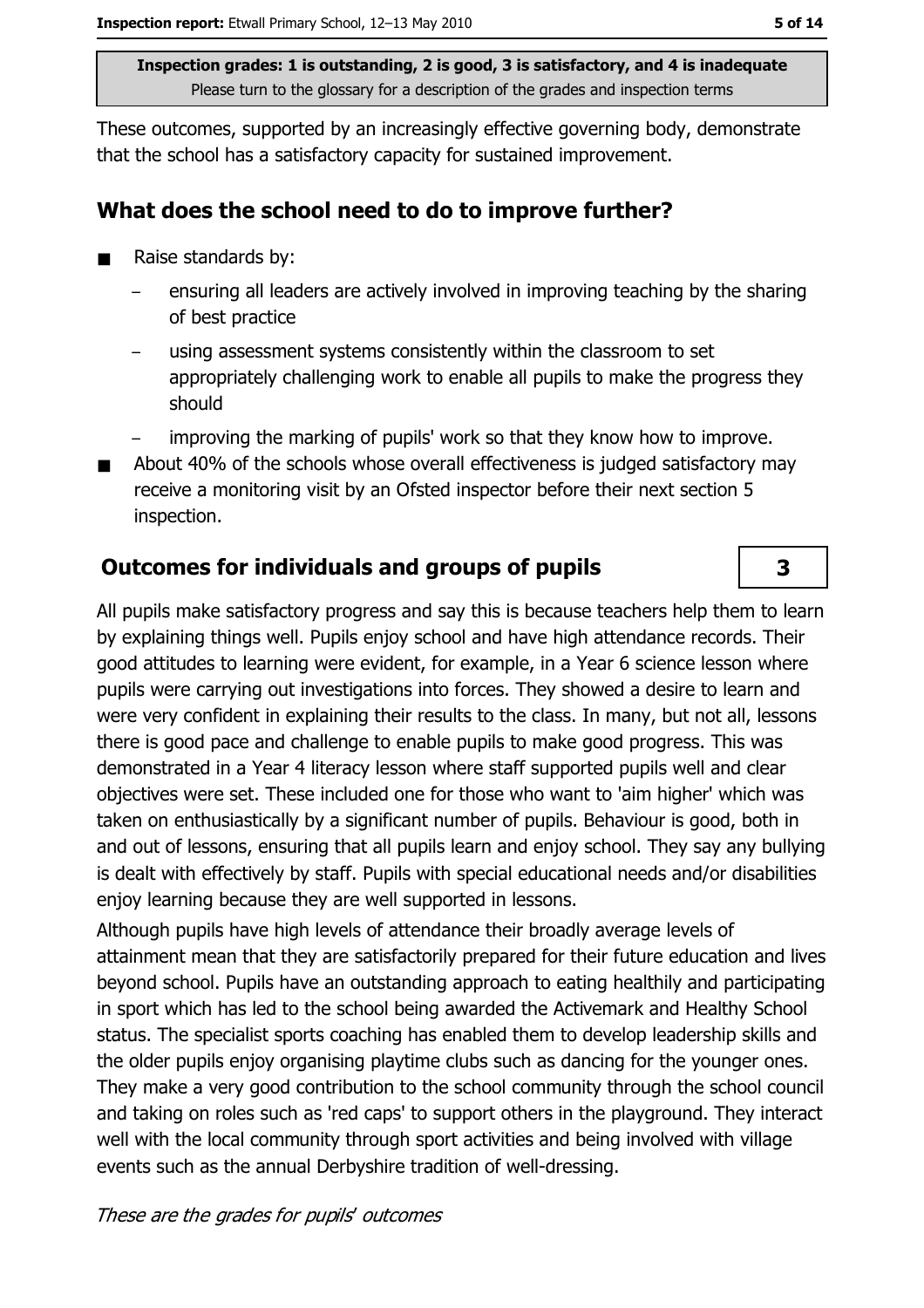| Pupils' achievement and the extent to which they enjoy their learning                                                     |                |  |
|---------------------------------------------------------------------------------------------------------------------------|----------------|--|
| Taking into account:<br>Pupils' attainment <sup>1</sup>                                                                   | 3              |  |
| The quality of pupils' learning and their progress                                                                        | 3              |  |
| The quality of learning for pupils with special educational needs and/or<br>disabilities and their progress               | 3              |  |
| The extent to which pupils feel safe                                                                                      | $\mathbf{2}$   |  |
| <b>Pupils' behaviour</b>                                                                                                  | $\overline{2}$ |  |
| The extent to which pupils adopt healthy lifestyles                                                                       | 1              |  |
| The extent to which pupils contribute to the school and wider community                                                   | $\overline{2}$ |  |
| The extent to which pupils develop workplace and other skills that will<br>contribute to their future economic well-being |                |  |
| Taking into account:<br>Pupils' attendance <sup>1</sup>                                                                   | 1              |  |
| The extent of pupils' spiritual, moral, social and cultural development                                                   | 2              |  |

#### How effective is the provision?

Pupils benefit from satisfactory teaching supported by a satisfactory curriculum, both of which are improving but have yet to show a clear impact on attainment. Lessons are made interesting through linking them to current events such as the forthcoming World Cup. This is also an example of how the curriculum is being used to motivate boys in their learning. A Year 6 topic-based lesson also successfully linked geography with cultural understanding through the use of information and communication technology (ICT). Work set for pupils does not always provide sufficient challenge for them to make better than satisfactory progress. In a very few lessons, teachers did not make sure that all pupils understood what they were supposed to be doing. Marking of work is regular but does not consistently give advice on how to improve.

The curriculum is enhanced well by a range of enrichment activities. Both during the day and after school there are many well-supported sport activities. Cultural development is enhanced by visitors from the local and more distant communities as well as through each class having an international link which makes full use of ICT opportunities.

Good procedures are in place to encourage good behaviour and high attendance. Transition arrangements with the secondary schools are good through a strong partnership between the two schools. The pastoral care in the school is good, with all staff strongly committed to the concepts of equal opportunities. All requirements of health and safety are met. First aid provision is especially good, with a large number of

 $\overline{1}$  The grades for attainment and attendance are: 1 is high; 2 is above average; 3 is broadly average; and 4 is low.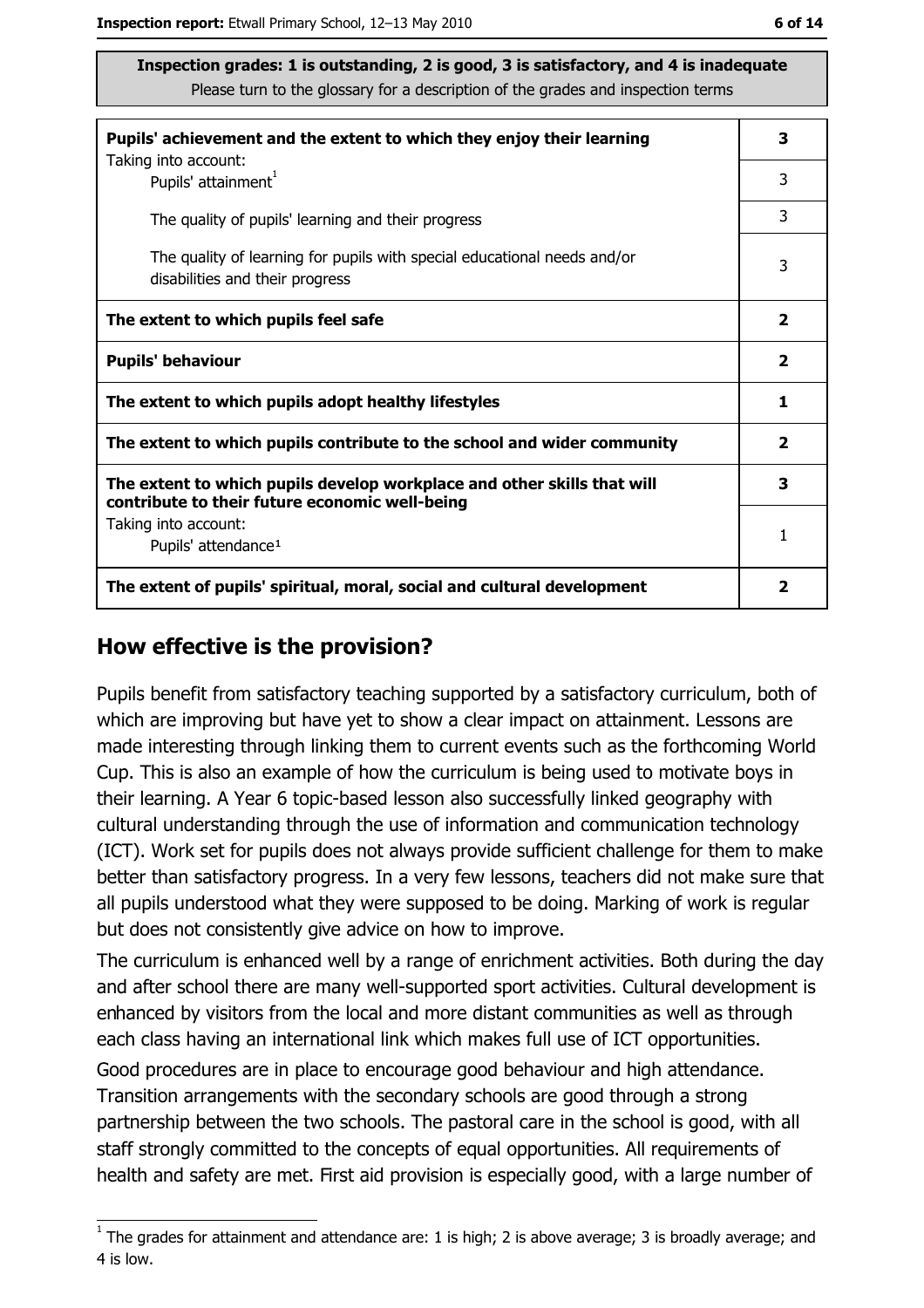staff having first aid training specific to the age of the pupils. Systems of recording and reporting all accidents are in place. The provision for vulnerable pupils, including those with special educational needs and/or disabilities, is good with secure records and effective education plans as appropriate. Good systems are in place to monitor and review support required and the school often funds this support whilst additional funding is sought.

These are the grades for the quality of provision

| The quality of teaching                                                                                    |   |
|------------------------------------------------------------------------------------------------------------|---|
| Taking into account:<br>The use of assessment to support learning                                          |   |
| The extent to which the curriculum meets pupils' needs, including, where<br>relevant, through partnerships | 3 |
| The effectiveness of care, guidance and support                                                            |   |

## How effective are leadership and management?

The leadership team share the same vision and have a good understanding of what needs to be done to improve the school. Although leaders are able to point to recent improvements in provision, including an increased proportion of good teaching, much change is too recent to have shown through in terms of its impact on pupils' attainment. Leaders have successfully created an inclusive community which promotes equal opportunities and avoids discrimination by providing support to those who need help. Although in some year groups there is a small but reducing variation between the achievement of boys and girls, there is no significant underachievement by any group of pupils.

The governing body has a wide range of skills and fulfils its required duties. It provides good support to the school and is increasingly providing constructive challenge as governors become more established in their role.

The effectiveness with which the school promotes community cohesion is good. An initial audit was carried out and actions included in the school development plan. Leaders know the local community well and have good relationships with parents. Links with the local community are good. Each class has close links with an international school or community but not yet with other schools nearer to home. Safeguarding procedures are all in place to meet requirements including vetting of staff. Risk assessments are thorough. There are good partnerships with support agencies and secure child protection procedures.

These are the grades for leadership and management

| The effectiveness of leadership and management in embedding ambition and<br>driving improvement |  |
|-------------------------------------------------------------------------------------------------|--|
| Taking into account:<br>The leadership and management of teaching and learning                  |  |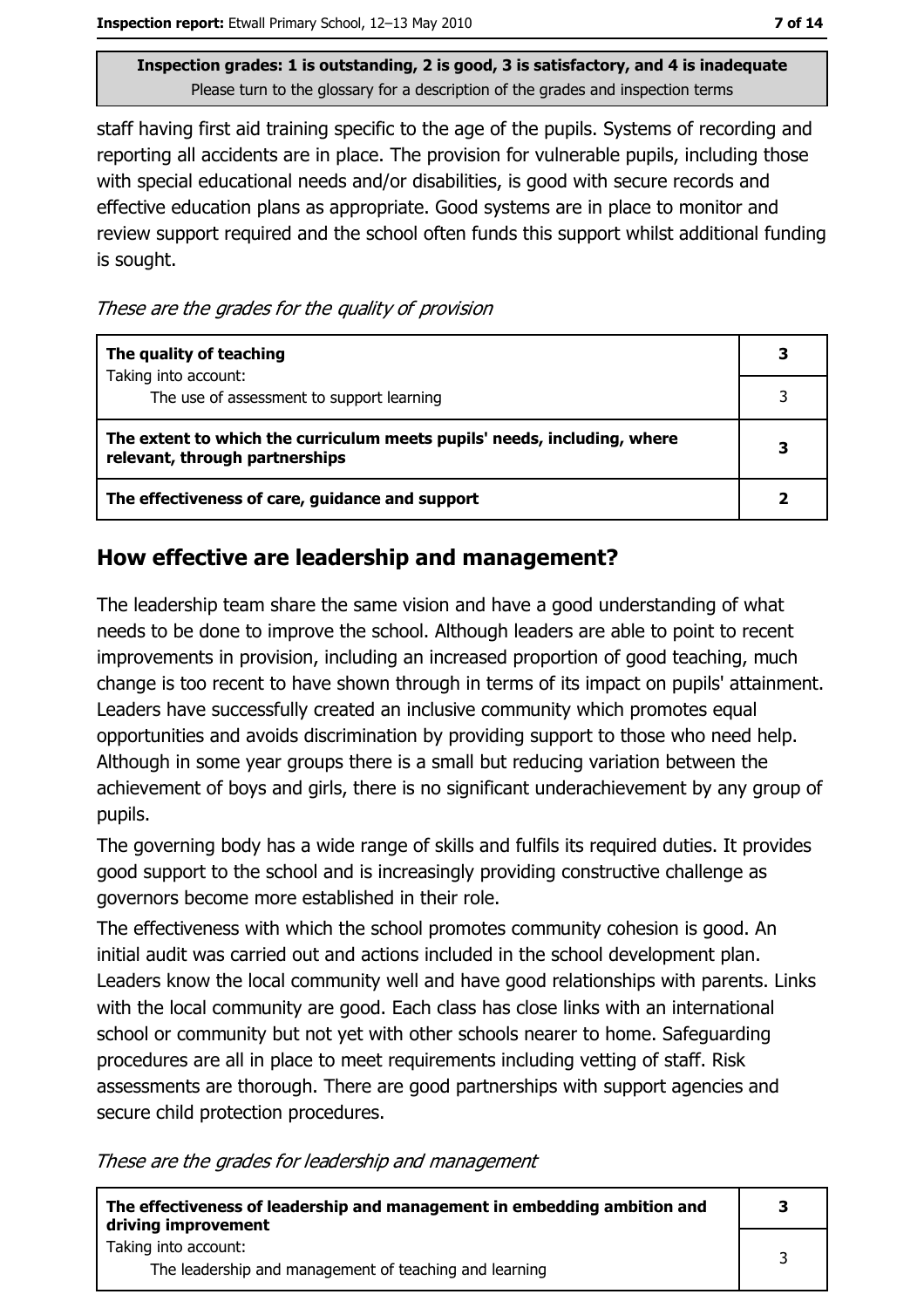| Inspection grades: I is outstanding, 2 is good, 3 is satisfactory, and 4 is inadequate<br>Please turn to the glossary for a description of the grades and inspection terms |                |  |
|----------------------------------------------------------------------------------------------------------------------------------------------------------------------------|----------------|--|
| The effectiveness of the governing body in challenging and supporting the<br>school so that weaknesses are tackled decisively and statutory responsibilities<br>met        | 3              |  |
| The effectiveness of the school's engagement with parents and carers                                                                                                       | $\mathbf{2}$   |  |
| The effectiveness of partnerships in promoting learning and well-being                                                                                                     | $\mathbf{2}$   |  |
| The effectiveness with which the school promotes equality of opportunity and<br>tackles discrimination                                                                     | 3              |  |
| The effectiveness of safeguarding procedures                                                                                                                               | $\overline{2}$ |  |
| The effectiveness with which the school promotes community cohesion                                                                                                        | $\mathbf{2}$   |  |
| The effectiveness with which the school deploys resources to achieve<br>value for money                                                                                    | 3              |  |

#### **Early Years Foundation Stage**

Children join the Reception Year with skills and capabilities expected for their age. They make good progress in the Early Years Foundation Stage as a result of good teaching and the current cohort are on track to exceed national expectations by the start of Year 1 in each of the areas of learning. This is better than the previous cohort who had made good progress but from a lower starting point. Children are happy and they behave well. They get on well together and play harmoniously with each other. Relationships with staff are good and this contributes to children feeling safe and secure.

Staff plan suitable activities which interest and engage children. They adapt the teaching methods and the groupings to match the abilities of pupils. For example, letters and the sounds they make (phonics) are taught in two groups because of the wide range of abilities. The classrooms provide a stimulating range of opportunities with a good mix of teacher-led and child-initiated activities. Not all of the activities give children enough opportunities to develop their own creative ideas. The indoor area provides for all six areas of learning but, at present, the outdoor area is less well developed. Observation and assessment are used well to support the planning for the next steps of learning. Staff work well with parents, particularly through homework activities and reading records. They also refer to outside agencies as necessary to ensure appropriate support for the children. In this well-run provision, the Reception teachers work closely with the Year 1 class teachers to help children transfer easily into the main school.

| nese are are grades for are Larry reals reditions stage                                      |                |
|----------------------------------------------------------------------------------------------|----------------|
| <b>Overall effectiveness of the Early Years Foundation Stage</b><br>Taking into account:     | $\overline{2}$ |
| Outcomes for children in the Early Years Foundation Stage                                    | $\overline{2}$ |
| The quality of provision in the Early Years Foundation Stage                                 | $\overline{2}$ |
| The effectiveness of leadership and management of the Early Years<br><b>Foundation Stage</b> | 2              |
|                                                                                              |                |

These are the grades for the Farly Years Foundation Stage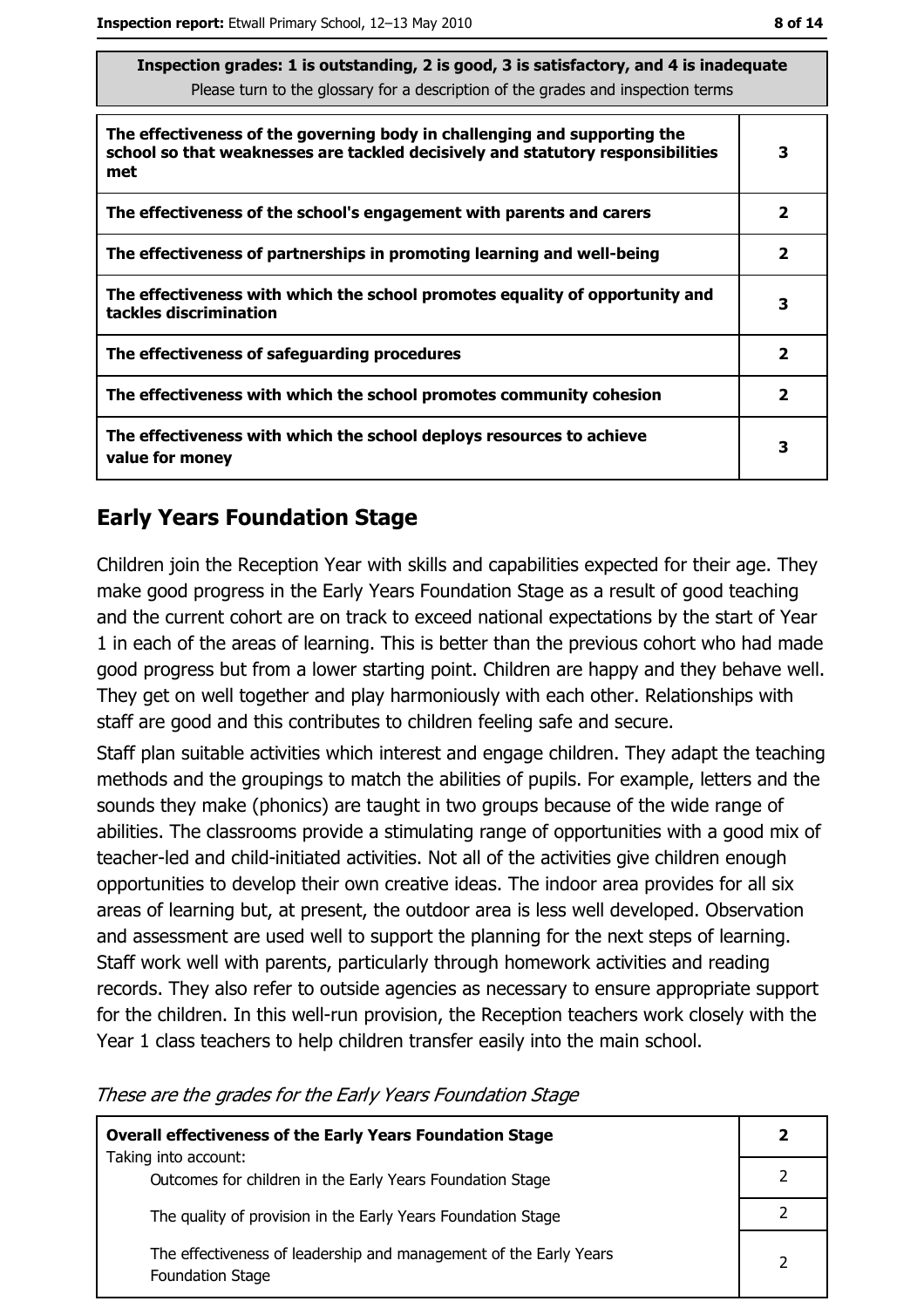#### **Views of parents and carers**

Almost half of the parents and carers expressed their views and the vast majority are very satisfied with the school. A small minority have concerns about the behaviour of pupils. Inspectors found behaviour to be good, confirming the views of those parents who say that it has improved.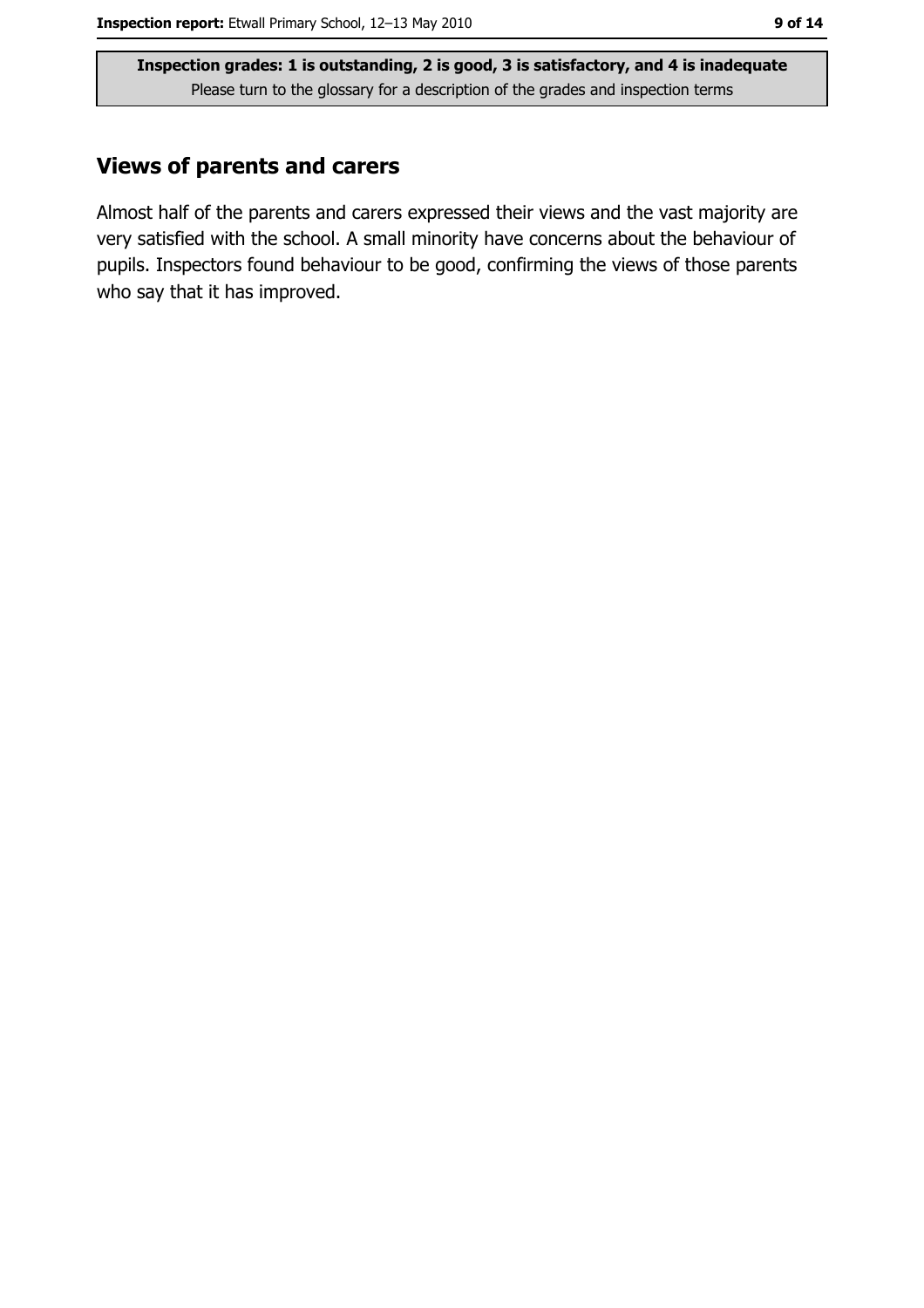#### Responses from parents and carers to Ofsted's questionnaire

Ofsted invited all the registered parents and carers of pupils registered at Etwall Primary School to complete a questionnaire about their views of the school.

In the questionnaire, parents and carers were asked to record how strongly they agreed with 13 statements about the school. The inspection team received 120 completed questionnaires by the end of the on-site inspection. In total, there are 246 pupils registered at the school.

| <b>Statements</b>                                                                                                                                                                                                                                       | <b>Strongly</b><br><b>Agree</b><br><b>Agree</b> |               |              |               | <b>Disagree</b> |                |                |                  | <b>Strongly</b><br>disagree |  |
|---------------------------------------------------------------------------------------------------------------------------------------------------------------------------------------------------------------------------------------------------------|-------------------------------------------------|---------------|--------------|---------------|-----------------|----------------|----------------|------------------|-----------------------------|--|
|                                                                                                                                                                                                                                                         | <b>Total</b>                                    | $\frac{1}{2}$ | <b>Total</b> | $\frac{0}{0}$ | <b>Total</b>    | $\frac{0}{0}$  | <b>Total</b>   | $\frac{0}{0}$    |                             |  |
| My child enjoys school                                                                                                                                                                                                                                  | 72                                              | 60            | 43           | 36            | $\overline{4}$  | 3              | $\mathbf{0}$   | $\mathbf 0$      |                             |  |
| The school keeps my child<br>safe                                                                                                                                                                                                                       | 75                                              | 63            | 45           | 38            | $\mathbf 0$     | 0              | 0              | $\boldsymbol{0}$ |                             |  |
| The school informs me<br>about my child's progress                                                                                                                                                                                                      | 40                                              | 33            | 75           | 63            | 5               | 4              | 0              | 0                |                             |  |
| My child is making enough<br>progress at this school                                                                                                                                                                                                    | 38                                              | 32            | 69           | 58            | 10              | 8              | 0              | $\mathbf 0$      |                             |  |
| The teaching is good at this<br>school                                                                                                                                                                                                                  | 44                                              | 37            | 73           | 61            | $\overline{2}$  | $\overline{2}$ | 0              | $\mathbf 0$      |                             |  |
| The school helps me to<br>support my child's learning                                                                                                                                                                                                   | 35                                              | 29            | 77           | 64            | 5               | 4              | 0              | $\mathbf 0$      |                             |  |
| The school helps my child to<br>have a healthy lifestyle                                                                                                                                                                                                | 53                                              | 44            | 63           | 53            | 3               | 3              | $\mathbf 0$    | $\mathbf 0$      |                             |  |
| The school makes sure that<br>my child is well prepared for<br>the future (for example<br>changing year group,<br>changing school, and for<br>children who are finishing<br>school, entering further or<br>higher education, or<br>entering employment) | 44                                              | 37            | 66           | 55            | 3               | 3              | 0              | $\mathbf 0$      |                             |  |
| The school meets my child's<br>particular needs                                                                                                                                                                                                         | 33                                              | 28            | 74           | 62            | 3               | 3              | 1              | $\mathbf{1}$     |                             |  |
| The school deals effectively<br>with unacceptable behaviour                                                                                                                                                                                             | 34                                              | 28            | 72           | 60            | 8               | $\overline{7}$ | $\overline{2}$ | $\overline{2}$   |                             |  |
| The school takes account of<br>my suggestions and<br>concerns                                                                                                                                                                                           | 46                                              | 38            | 61           | 51            | 8               | 7              | $\mathbf{1}$   | $\mathbf{1}$     |                             |  |
| The school is led and<br>managed effectively                                                                                                                                                                                                            | 72                                              | 60            | 43           | 36            | $\mathbf 0$     | 0              | $\mathbf{1}$   | $\mathbf{1}$     |                             |  |
| Overall, I am happy with my<br>child's experience at this<br>school                                                                                                                                                                                     | 69                                              | 58            | 49           | 41            | $\overline{2}$  | $\overline{2}$ | 0              | $\mathbf 0$      |                             |  |

The table above summarises the responses that parents and carers made to each statement. The percentages indicate the proportion of parents and carers giving that response out of the total number of completed questionnaires. Where one or more parents and carers chose not to answer a particular question, the percentages will not add up to 100%.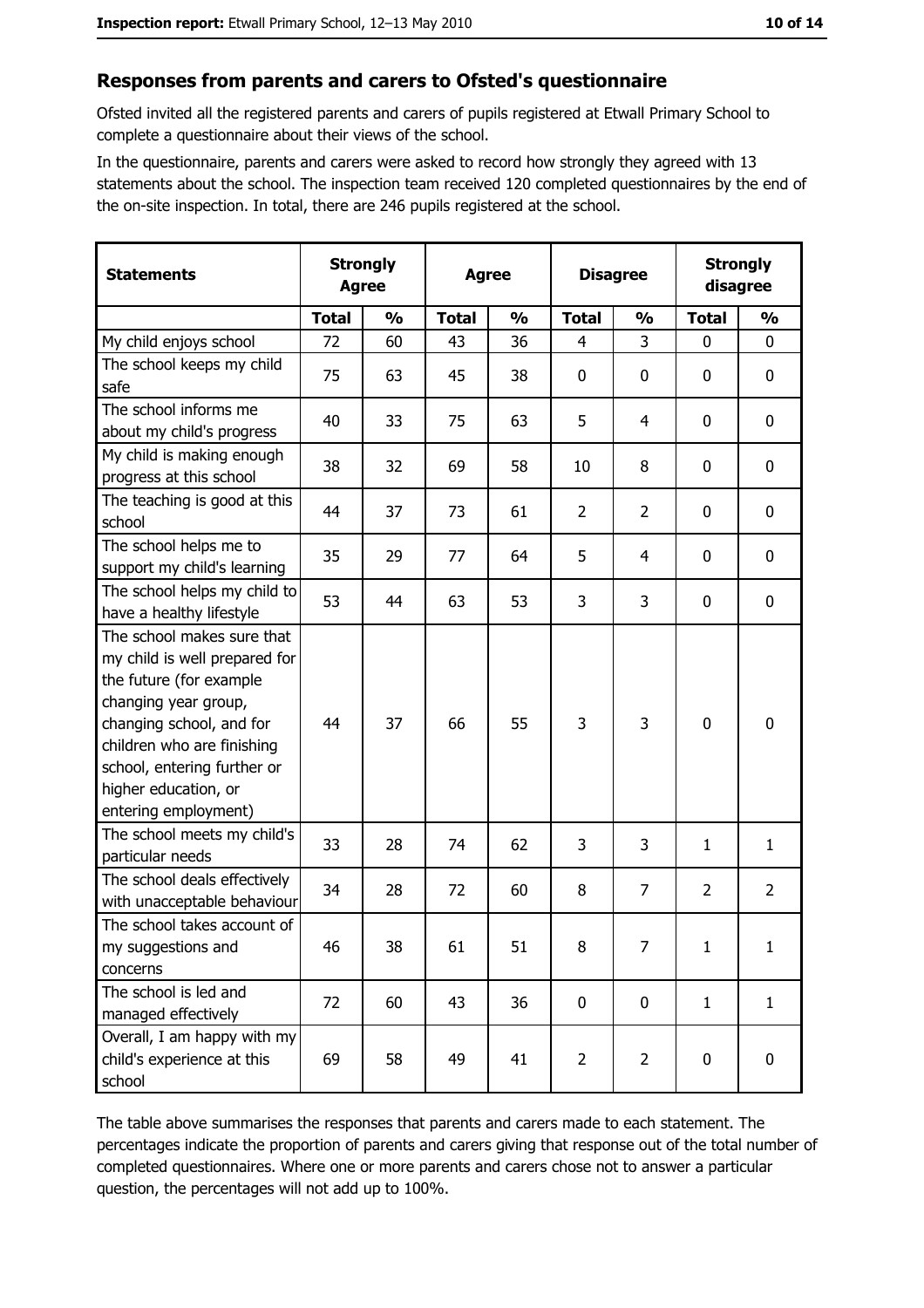# Glossary

| Grade   | <b>Judgement</b> | <b>Description</b>                                                                                                                                                                                                               |
|---------|------------------|----------------------------------------------------------------------------------------------------------------------------------------------------------------------------------------------------------------------------------|
| Grade 1 | Outstanding      | These features are highly effective. An oustanding<br>school provides exceptionally well for its pupils' needs.                                                                                                                  |
| Grade 2 | Good             | These are very positive features of a school. A school<br>that is good is serving its pupils well.                                                                                                                               |
| Grade 3 | Satisfactory     | These features are of reasonable quality. A satisfactory<br>school is providing adequately for its pupils.                                                                                                                       |
| Grade 4 | Inadequate       | These features are not of an acceptable standard. An<br>inadequate school needs to make significant<br>improvement in order to meet the needs of its pupils.<br>Ofsted inspectors will make further visits until it<br>improves. |

## What inspection judgements mean

#### **Overall effectiveness of schools**

|                       | Overall effectiveness judgement (percentage of<br>schools) |      |                     |                   |  |
|-----------------------|------------------------------------------------------------|------|---------------------|-------------------|--|
| <b>Type of school</b> | <b>Outstanding</b>                                         | Good | <b>Satisfactory</b> | <b>Inadequate</b> |  |
| Nursery schools       | 51                                                         | 45   | 0                   | 4                 |  |
| Primary schools       | 6                                                          | 41   | 42                  | 10                |  |
| Secondary schools     | 8                                                          | 34   | 44                  | 14                |  |
| Sixth forms           | 10                                                         | 37   | 50                  | 3                 |  |
| Special schools       | 32                                                         | 38   | 25                  | 5                 |  |
| Pupil referral units  | 12                                                         | 43   | 31                  | 14                |  |
| All schools           | 9                                                          | 40   | 40                  | 10                |  |

New school inspection arrangements were introduced on 1 September 2009. This means that inspectors now make some additional judgements that were not made previously.

The data in the table above is for the period 1 September to 31 December 2009 and is the most recently published data available (see www.ofsted.gov.uk). Please note that the sample of schools inspected during the autumn term 2009 was not representative of all schools nationally, as weaker schools are inspected more frequently than good or outstanding schools.

Percentages are rounded and do not always add exactly to 100. Secondary school figures include those that have sixth forms, and sixth form figures include only the data specifically for sixth form inspection judgements.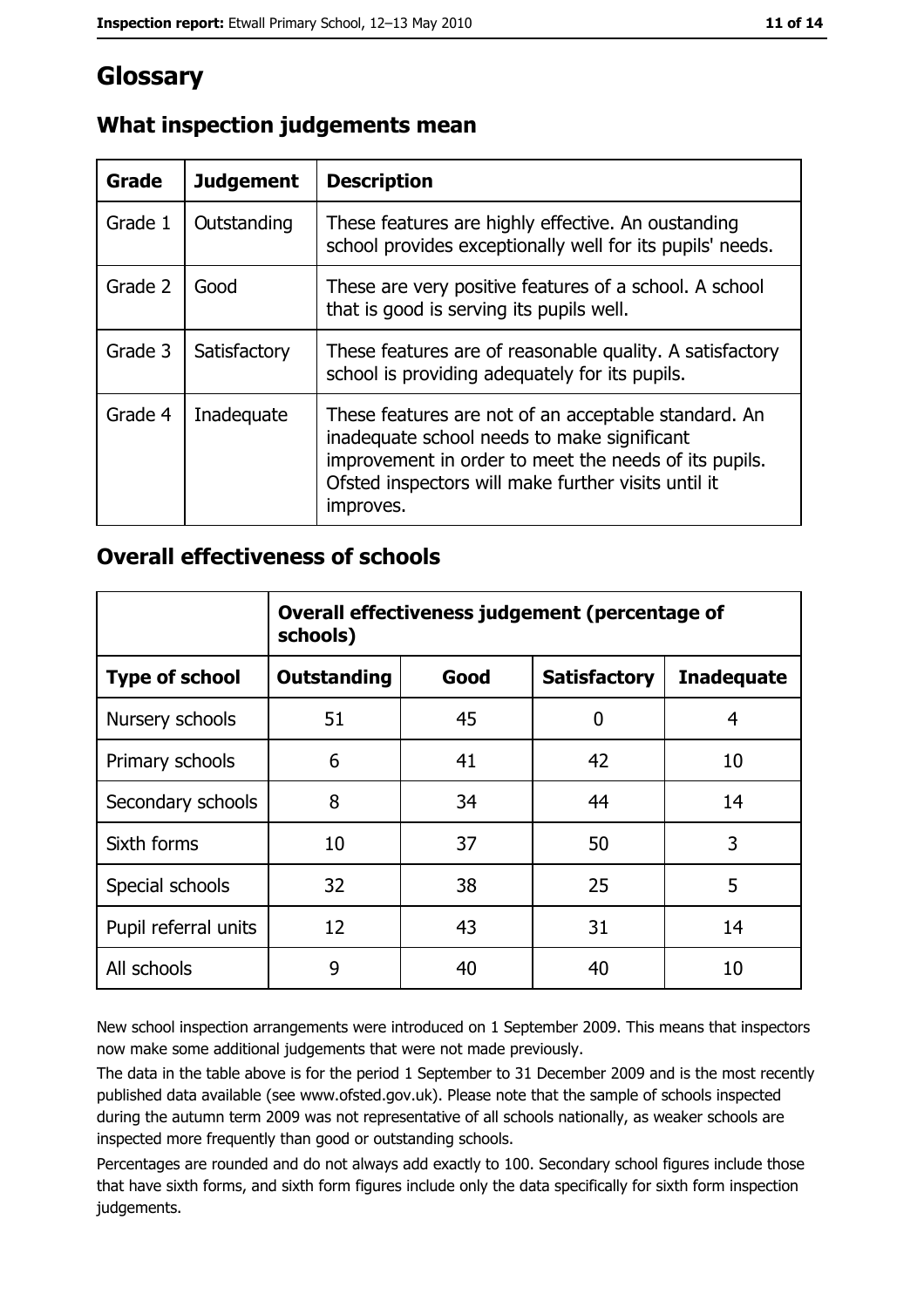# **Common terminology used by inspectors**

| Achievement:                  | the progress and success of a pupil in<br>their learning, development or training.                                                                                                                                                                                                                           |
|-------------------------------|--------------------------------------------------------------------------------------------------------------------------------------------------------------------------------------------------------------------------------------------------------------------------------------------------------------|
| Attainment:                   | the standard of the pupils' work shown by<br>test and examination results and in<br>lessons.                                                                                                                                                                                                                 |
| Capacity to improve:          | the proven ability of the school to<br>continue improving. Inspectors base this<br>judgement on what the school has<br>accomplished so far and on the quality of<br>its systems to maintain improvement.                                                                                                     |
| Leadership and management:    | the contribution of all the staff with<br>responsibilities, not just the headteacher,<br>to identifying priorities, directing and<br>motivating staff and running the school.                                                                                                                                |
| Learning:                     | how well pupils acquire knowledge,<br>develop their understanding, learn and<br>practise skills and are developing their<br>competence as learners.                                                                                                                                                          |
| <b>Overall effectiveness:</b> | inspectors form a judgement on a school's<br>overall effectiveness based on the findings<br>from their inspection of the school. The<br>following judgements, in particular,<br>influence what the overall effectiveness<br>judgement will be.                                                               |
|                               | The school's capacity for sustained<br>improvement.<br>Outcomes for individuals and groups<br>of pupils.<br>The quality of teaching.<br>The extent to which the curriculum<br>meets pupil's needs, including where<br>relevant, through partnerships.<br>The effectiveness of care, guidance<br>and support. |
| Progress:                     | the rate at which pupils are learning in<br>lessons and over longer periods of time. It<br>is often measured by comparing the<br>pupils' attainment at the end of a key<br>stage with their attainment when they<br>started.                                                                                 |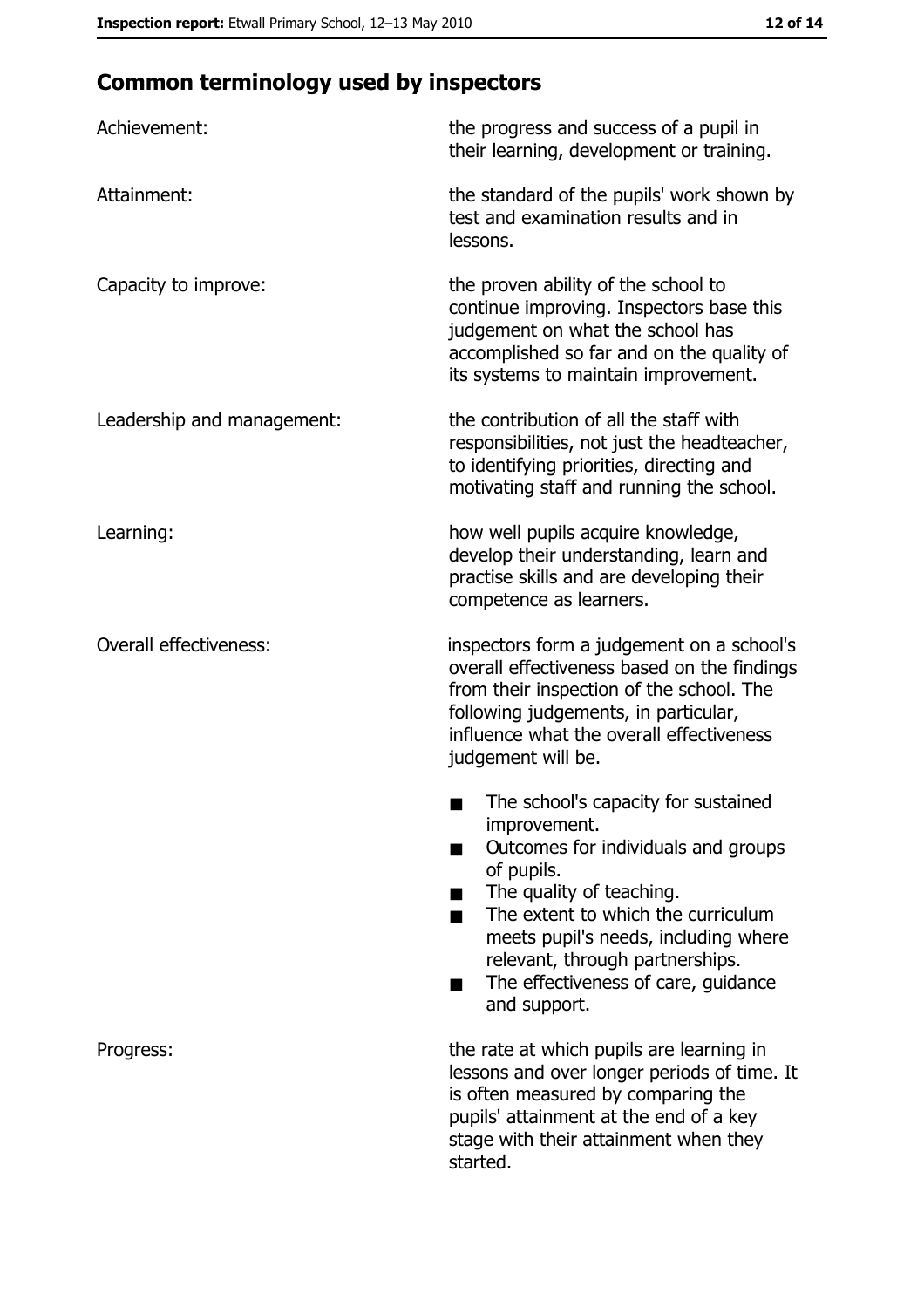This letter is provided for the school, parents and carers to share with their children. It describes Ofsted's main findings from the inspection of their school.



14 May 2010

Dear Pupils

#### Inspection of Etwall Primary School, Derby, DE65 6NB

Thank you for welcoming us and helping us when we came to your school. We really enjoyed visiting you in your school and seeing you learning and playing together. Your school is giving you a satisfactory education. You are making satisfactory progress in your work and are able to do the things that are usually expected by the time you are in Year 6.

There are many things we admire about your school and these are a few of them:

- you behave well and your attendance is high because you enjoy school  $\blacksquare$
- $\blacksquare$ adults look after you well
- you have good relationships with your teachers and with each other  $\blacksquare$
- you play and work together well in a harmonious community within the school  $\blacksquare$
- you have an outstanding understanding of how to keep fit and healthy

There are things we have asked the school to do to make it better:

- helping teachers to all use the best methods of helping you learn  $\blacksquare$
- make sure that your work in lessons is always sufficiently challenging to help all of  $\blacksquare$ you make as much progress as you should
- always mark your work with helpful comments so that you understand how to  $\blacksquare$ improve and know what to do next.

You can help by carrying on working hard and helping your teachers.

Yours sincerely

John Horwood

Lead inspector